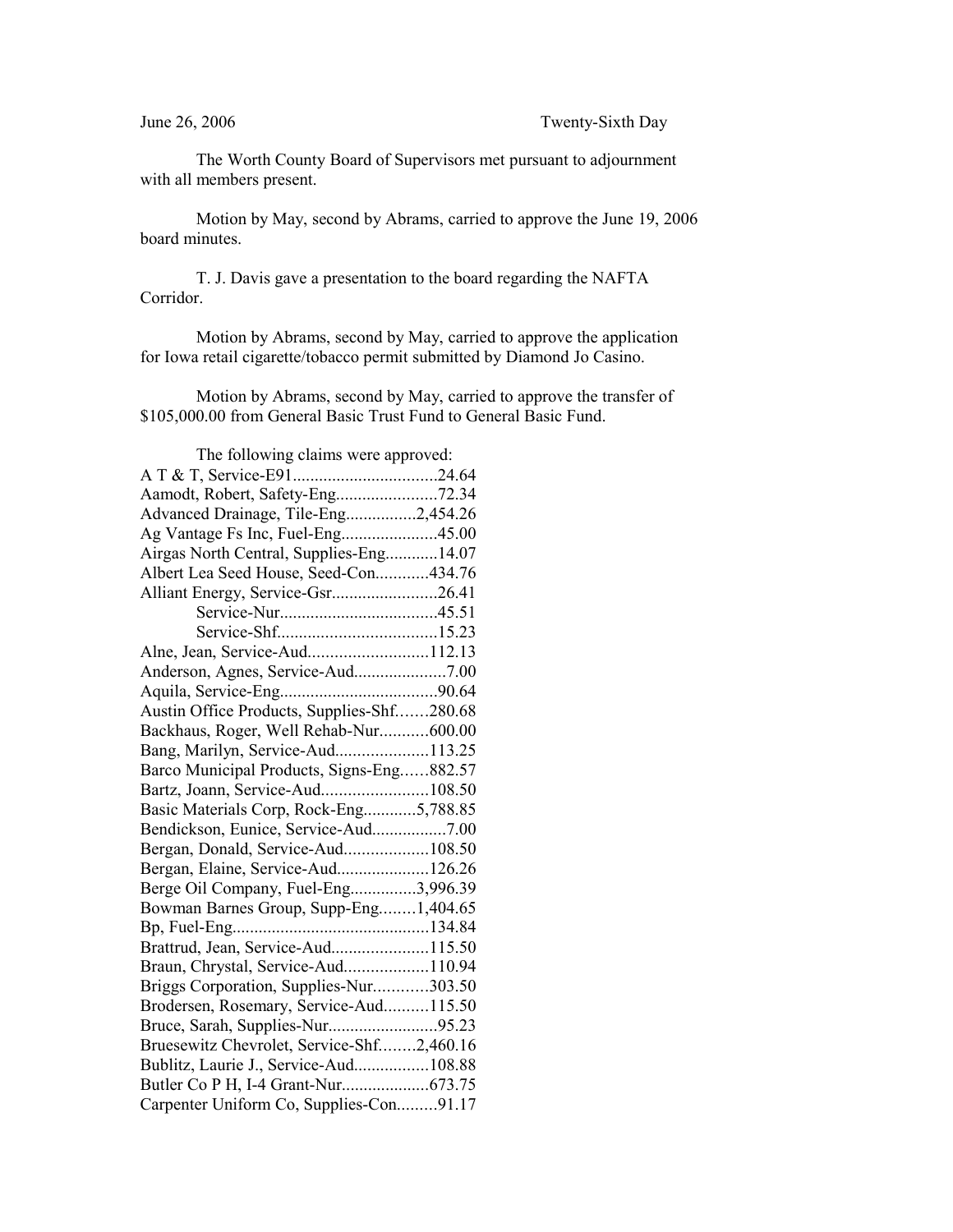| Supplies-Shf1,767.89                       |  |
|--------------------------------------------|--|
| Centec Cast Metal Products, Supp-Vaf822.89 |  |
| Certified Laboratories, Oil-Eng728.79      |  |
| Chapin Repair, Service-Nur155.00           |  |
| Chickasaw Co P H, I-4 Grant-Nur690.95      |  |
| Christiansen, Troy, Mileage-Con105.00      |  |
|                                            |  |
| City of Fertile, Service-Eng57.25          |  |
|                                            |  |
| City of Grafton, Rutf-Eng1,526.81          |  |
| City of Hanlontown, Rutf-Eng546.22         |  |
|                                            |  |
|                                            |  |
| Clark, Kay, Mileage-Aud163.15              |  |
|                                            |  |
| Com-Tec Land Mobile, Equip-Shf17,942.25    |  |
| Community Care Inc, Service-Mha922.68      |  |
| Computer Assistants, Service-Dap3,191.13   |  |
|                                            |  |
| Consolidated Plastics, Supp-Nur214.85      |  |
| Cooper, Dianne, Service-Aud123.63          |  |
| County Case Management, Dues-Mha198.00     |  |
| Cronatron Welding System, Supp-Eng514.10   |  |
| Dept of Human Services, Icf-Mha1,656.65    |  |
| Dept of Public Defense, Edu-Shf68.00       |  |
| Duncan Heights Inc, Service-Mha3,720.00    |  |
| Earthlink Inc, Service-Shf23.95            |  |
| Elk Creek Lutheran Church, Serv-Aud50.00   |  |
| Elthon, Evelyn, Service-Aud110.25          |  |
| Emmet Co P H, I-4 Grant-Nur526.74          |  |
| Erdmann, June, Service-Aud112.00           |  |
| Evercom Systems Inc, Supplies-Shf962.50    |  |
| Faber, Justin, Mileage-Con168.75           |  |
| Fallgatter's Market, Grant Promo-Nur201.35 |  |
|                                            |  |
|                                            |  |
| Farmchem Corp, Parts-Con165.68             |  |
|                                            |  |
| Fertile Fire Dept, Reimb-E911,500.00       |  |
| Fiala Office Products Lt, Service-Trs25.00 |  |
| Field, Gladys, Service-Aud42.00            |  |
| Floyd Co P H, I-4 Grant-Nur371.35          |  |
| Francis Lauer, Service-Juv1,306.20         |  |
| Franklin Co P H, I-4 Grant-Nur95.88        |  |
| Gesme, Vernis, Service-Aud108.50           |  |
| Greens Keepers Lawn, Mowing-Con2,235.00    |  |
| Greenwood Drug Inc, Medicine-Mha185.48     |  |
| Greve Law Office, Rent-Att250.00           |  |
|                                            |  |
| H & H Food Service, Supplies-Shf454.32     |  |
| Hanson, Erma, Service-Aud111.00            |  |
| Hanson, Jake, Mileage-Trs72.01             |  |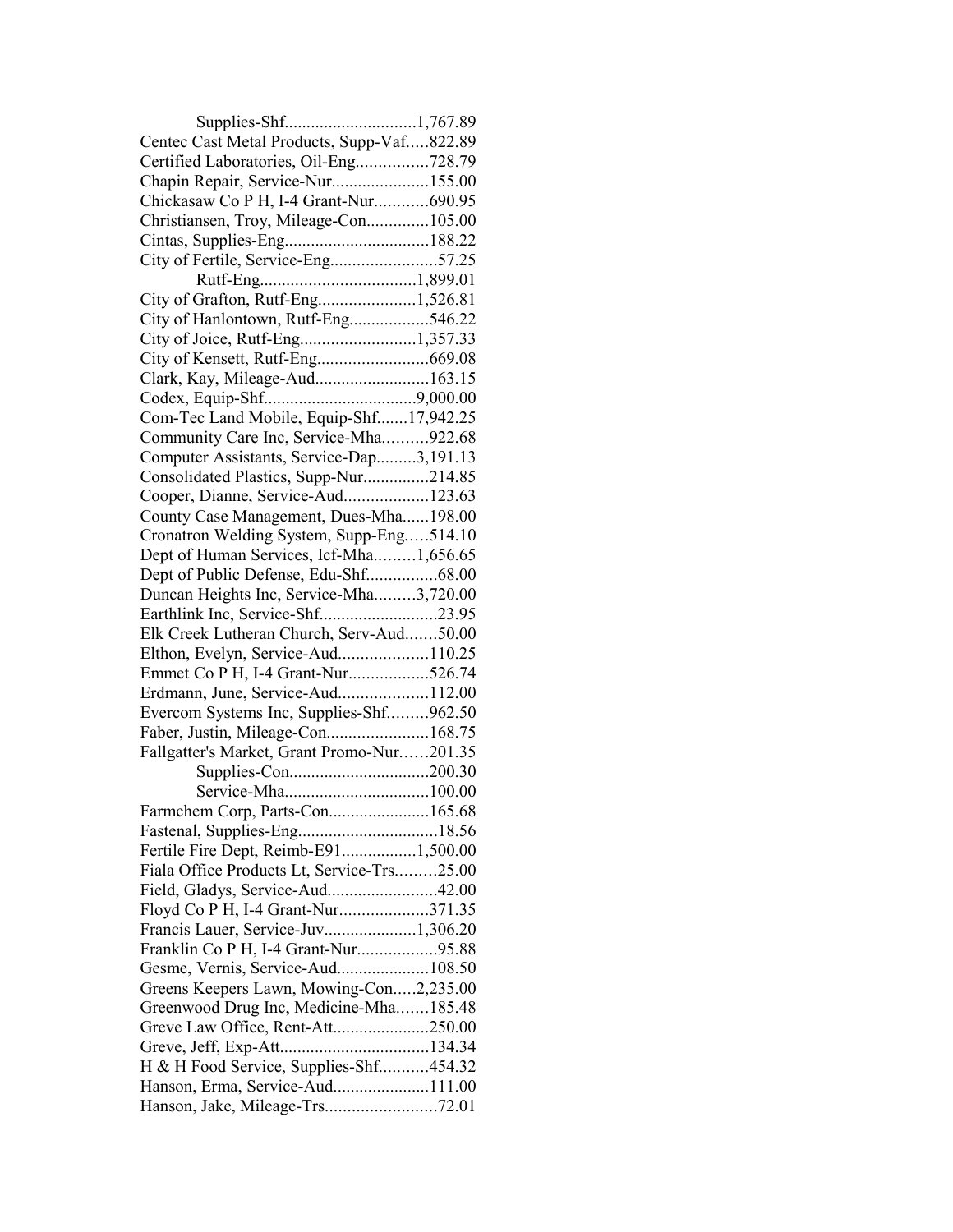| Hazelden Publishing, Grant-Nur2,415.00      |
|---------------------------------------------|
| Healthworks, Service-Shf234.00              |
| Heartland Power, Service-Eng82.39           |
| Hendrikson, Debra, Service-Aud112.25        |
| Holstad, Helen, Service-Aud118.75           |
| Hopkins Medical Products, Supp-Nur2,919.80  |
| Howard Co P H, I-4 Grant-Nur485.31          |
| Hrubetz, Loren, Safety-Eng125.00            |
| Huftalin, Raymond, Mileage-Ema216.00        |
|                                             |
| Hygienic Laboratory Acct, Service-Con26.00  |
| Iowa County Atty's Assoc, Edu-Att270.00     |
| Iowa Department of Rev, Education-Asr50.00  |
| Iowa Dept of Human Serv, Serv-Mha1,698.81   |
|                                             |
|                                             |
| Iowa Law Enforcement Aca, Edu-Shf200.00     |
| Iowa Office Solutions, Supplies-Eng1,005.00 |
|                                             |
|                                             |
| Iowa Prison Industries, Supplies-Shf386.85  |
|                                             |
| Iowa Secretary of State, Ncoa-Aud144.30     |
| Iowa State Assn of Assrs, Edu-Asr275.00     |
|                                             |
| Jennings, Marian, Service-Aud112.50         |
| Johnson Sanitary Product, Supplies-Gsr38.76 |
| Johnson, Donald, Labor-San589.66            |
|                                             |
| Jorde, Arlene, Well Rehab-Nur600.00         |
| Knudtson, Arlene, Service-Aud105.00         |
| Knudtson, Evelyn, Service-Aud126.63         |
| Kossuth Co P H, I-4 Grant-Nur511.53         |
| Lake Mills Seed House, Seed-Eng101.68       |
| Lawson Products Inc, Parts-Eng3,025.66      |
|                                             |
|                                             |
|                                             |
| Madson, Beverly, Service-Aud115.75          |
| Marshall & Swift Inc, Supplies-Gsr11.86     |
| Martin Bros Dist Co. Inc, Supp-Gsr442.94    |
| Martin Marietta Aggregat, Rock-Eng4,159.36  |
| Mason City Business, Service-Shf59.64       |
|                                             |
| Mathahs, Delores, Service-Aud123.75         |
| Matt Parrott & Sons Co, Elec-Aud6,915.77    |
| Mcleod USA, Service-Eng1.51                 |
| Medical Technologies, Service-Nur125.00     |
| Medlang, Linda, Service-Aud121.75           |
| Medtronic Physio-Control, Supp-Nur299.00    |
| Mental Health Center, Serv-Mha2,592.50      |
|                                             |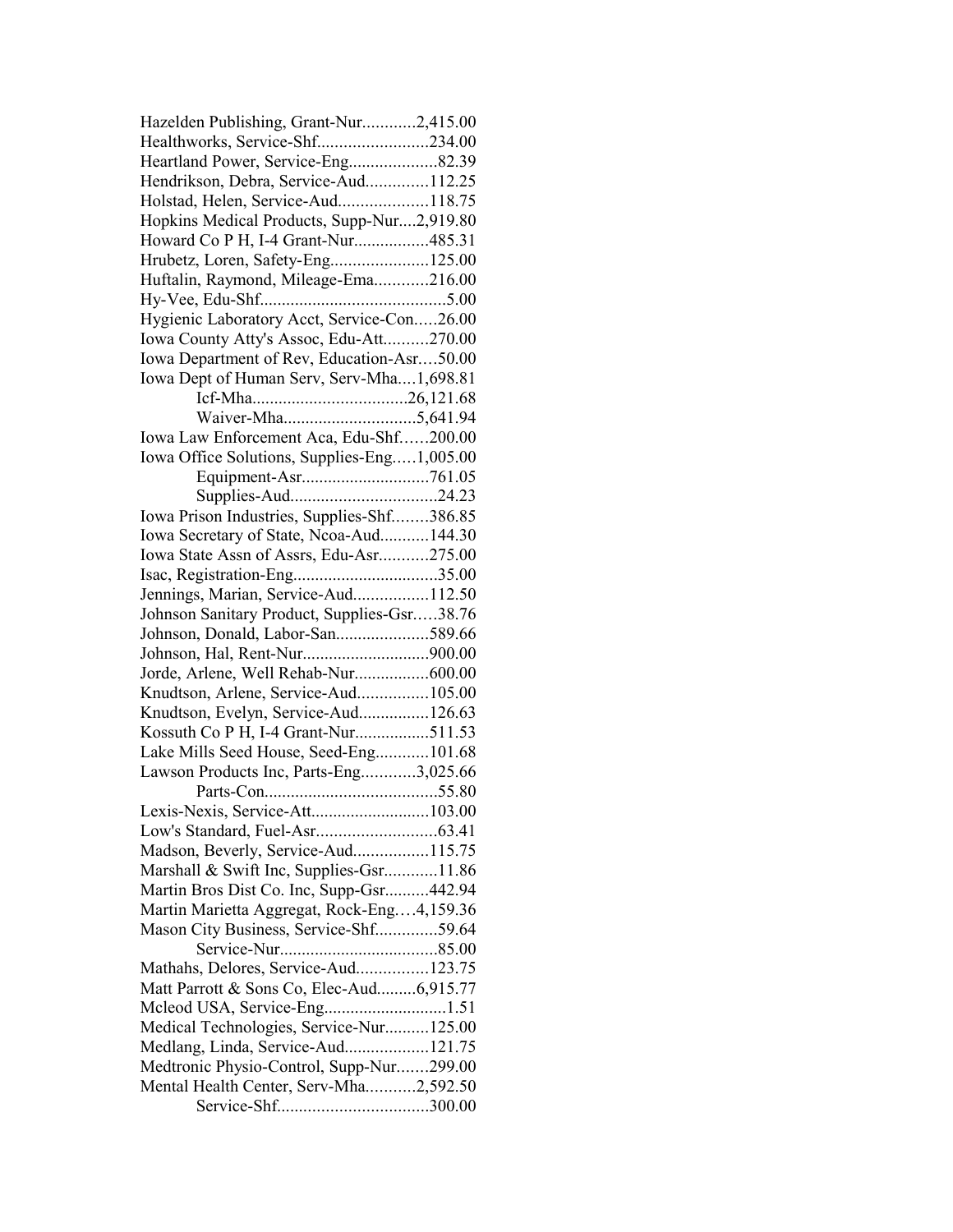| Michaelis, Carrol, Service-Aud108.50         |  |
|----------------------------------------------|--|
| Midland Equipment, Equip Rent-Con900.00      |  |
| Mireles, Sandra, Service-Mha266.38           |  |
| Mitchell Co Ema, Mileage-Ema311.25           |  |
| Mitchell Co P H, I-4 Grant-Nur238.80         |  |
| Moen, Dorothy, Service-Aud113.88             |  |
| Moretz, Joleene, Service-Aud88.50            |  |
|                                              |  |
| Next Generation Tech, Serv-Mha3,398.50       |  |
|                                              |  |
| North Iowa Vocational, Serv-Mha1,747.20      |  |
| Northwood Ag Products, Chem-Con2,840.85      |  |
| Northwood Anchor, Supplies-Trs75.00          |  |
| Newsletter-Con188.33                         |  |
|                                              |  |
| Northwood Electric Inc, Service-Eng50.23     |  |
| Northwood Equip Inc, Parts-Con86.54          |  |
| Northwood Lumber Co, Supplies-Eng7.30        |  |
| Northwood Motor Co, Parts-Eng494.14          |  |
|                                              |  |
|                                              |  |
| Northwood True Value, Supplies-Nur19.97      |  |
| Northwood Welding, Supplies-Con4.00          |  |
| Oakland, Ricky, Safety-Eng40.68              |  |
| Odden, Marjorie, Service-Aud112.00           |  |
| Olsen Implement Co, Parts-Eng200.11          |  |
| Olson, Korrine, Service-Aud117.25            |  |
| Omb Police Supply, Supplies-Shf245.17        |  |
| Opportunity Village, Service-Mha871.32       |  |
| Service-Mha147.36                            |  |
|                                              |  |
| Palo Alto Co P H, I-4 Grant-Nur794.88        |  |
| Pathology Associates, Service-Mex950.00      |  |
| Pitney Bowes, Postage-Dap552.00              |  |
| Postmaster, Postage-Scp119.80                |  |
|                                              |  |
| Printing Services Inc, Supplies-Aud3.59      |  |
| Public Safety Center Inc, Supplies-Shf675.12 |  |
| Quill Corporation, Supplies-Nur90.59         |  |
|                                              |  |
|                                              |  |
|                                              |  |
|                                              |  |
| Qwest Interprise America, Eq-E9145,423.29    |  |
| Reindl Repair, Service-Con18.00              |  |
| Reinsmoen, Lois, Service-Aud118.38           |  |
| Reserve Account, Postage-Asr1,444.00         |  |
| Rogness, Susan, Service-Aud116.25            |  |
| Rohlfsen, Mary, Service-Aud119.75            |  |
| Rohne, Deb, Mileage-Aud87.98                 |  |
| Sandry Fire Supply LLC, Supp-Shf10,716.12    |  |
| Schickel, Candila, Service-Mha20.00          |  |